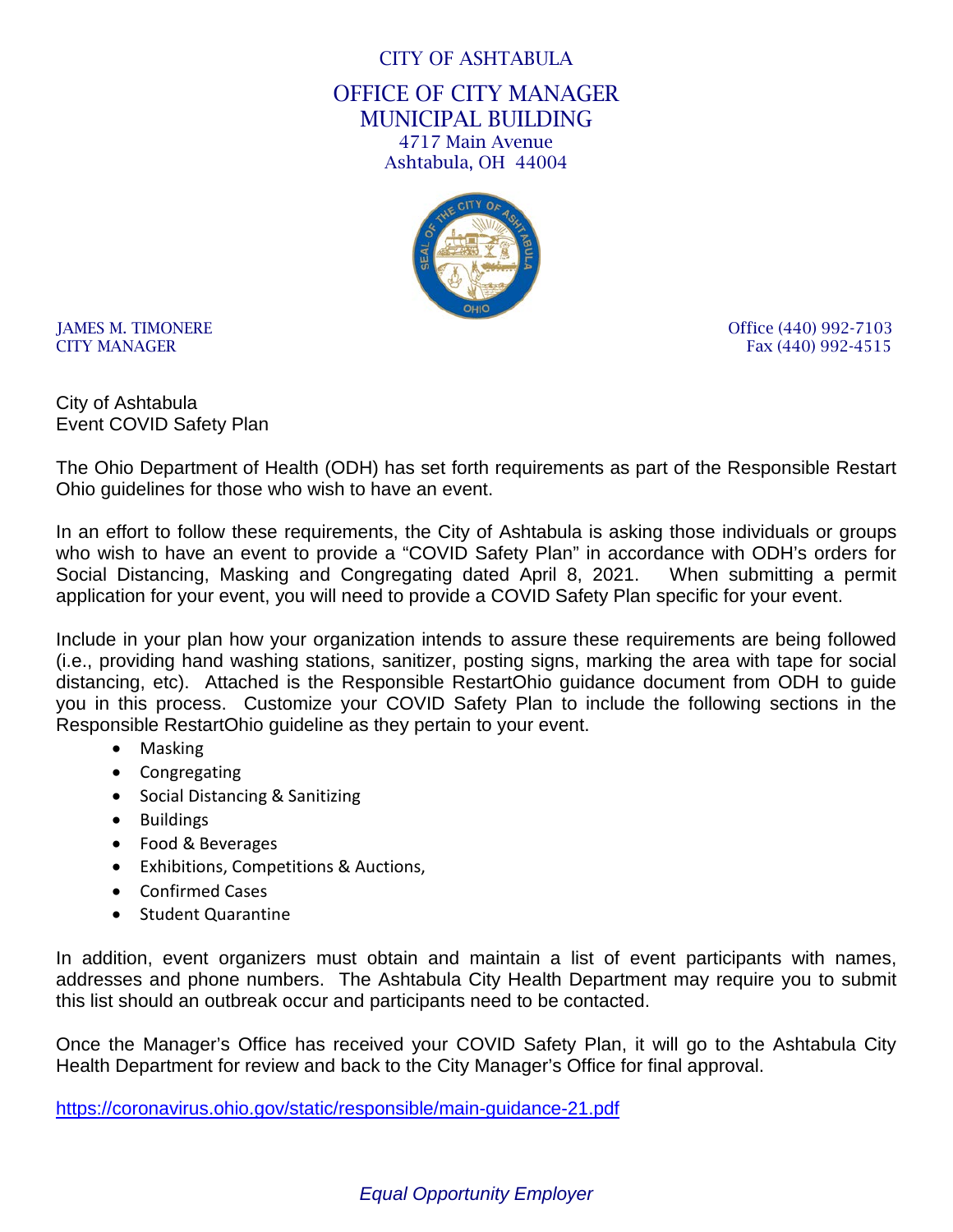





## Social Distancing, Masking, and Congregating

#### **Mandatory**

### **Masking**

#### **Requirements**

Masks made of a material that covers the nose, mouth, and chin are required:

**Department** of Health

- In any indoor location that is not a residence.
- Outdoors, when it is not possible to consistently maintain a distance of 6 feet or more between people who live in different homes/households.
- For anyone riding, driving, or operating public transportation, or a taxi, car service, or ride sharing vehicle.
	- This does not apply to members of a household sharing a private or rental vehicle.

#### **Exemptions**

The requirement does not apply where **prohibited by law or regulation**, in **violation of documented industry standards**, or in **violation of a business's documented safety policies**.

Exempted from the requirement is anyone who is:

- **Younger than 10**.
- Living with a **medical condition** that makes it unsafe to wear a mask. This includes respiratory conditions that restrict breathing, mental health conditions, or disabilities.
- **Communicating** or seeking to communicate with someone who is hearing-impaired or has a disability that makes it difficult to communicate if the mouth is covered.
- Alone in an **enclosed space**, such as an office; or in open space in which people are **separated by at least 6 feet**. • This exemption does not apply in spaces intended to be used or accessed by the public.
- Actively engaged in **exercise** in a gym or indoor facility where people are at least 6 feet apart.
- Actively participating in permitted athletic **practice, scrimmage, or competition**.
- Actively engaged in a **public safety** capacity, including but not limited to, law enforcement, firefighting, or emergency medical service.
- Seated and **actively consuming food or beverage** in a restaurant or bar.
- Actively participating in **broadcast communications**.
- An **officiant** of a religious service.

Also exempt are:

- **Industrial or manufacturing facilities** where employees are separated by at least 6 feet or by a barrier in a manufacturing line or work area.
- **K-12 schools** offering instruction (or some portion of it), if complying with the related Ohio Department of Education and the Ohio Department of Health guidance.
- **State-licensed child care centers**, family child care services, in-home aids, day camps, and after school programs, if complying with Ohio Department of Job and Family Services and the Ohio Department of Health guidelines.

## **Congregating**

• Avoid gathering in groups.

- If gathered, maintain groups of no more than 10 people, separated from other groups by at least 6 feet.
- Perform a daily health assessment and stay home if experiencing fever, cough, or other signs of COVID-19.
- At **organized events**, organizers and managers should also:
	- At indoor events with fixed seating, limit the number of spectators to 25% of the capacity of the facility, ensure no more than 10 people sit together, and seat groups 6 feet apart.
	- •, Conduct the event in a manner that discourages individuals from standing or sitting close together in buildings or other parts of the grounds or premises.
	- Where possible, provide one-way traffic in buildings or other areas, where doing so will help people maintain social distancing.
	- Make hand sanitizer and sanitizing products readily available throughout the site for employees and patrons.
		- Where possible, post clearly visible signage at all entrances, with text that indicates everyone is required to wear a mask and practice social distancing at all times in or on the grounds or premises. Signage is available for download on the [Posters and Signs](https://coronavirus.ohio.gov/wps/portal/gov/covid-19/responsible-restart-ohio/Posters-and-Signs/) page at cornonavirus.ohio.gov. If printing assistance is required, contact the Ohio Department of Health Call Center at 1-833-4-ASK-ODH (1-833-427-5634).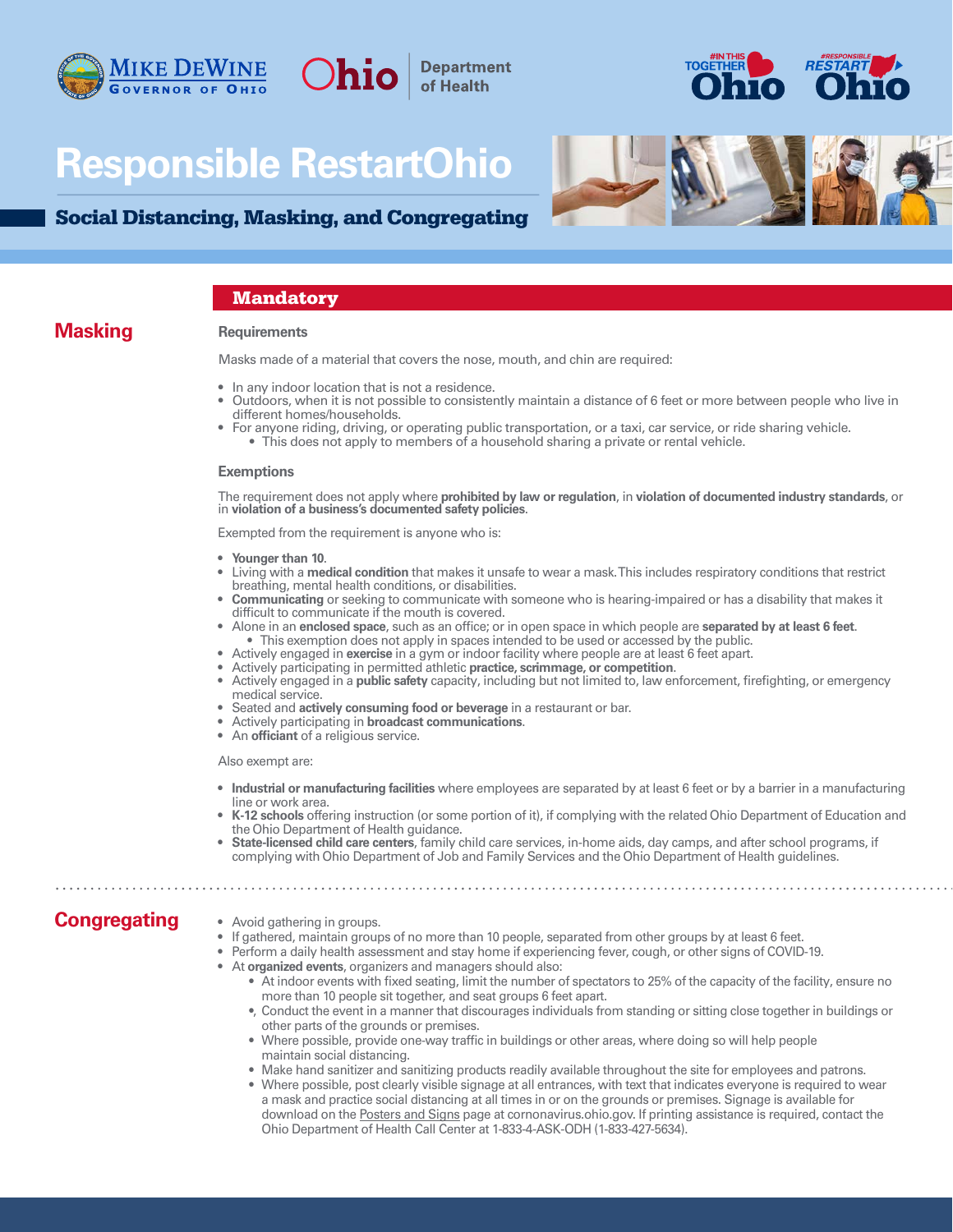## **Mandatory**

| <b>Social</b><br><b>Distancing</b><br>and Sanitizing        | • Maintain least 6 feet of distancing from others.<br>Wash hands with soap and water for at least 20 seconds, or use hand sanitizer, when entering a facility, and as<br>frequently as possible. Use sanitizer products that meet Centers for Disease Control and Prevention (CDC)<br>guidelines.<br>• Guidelines are available on the CDC's COVID-19 "How to Select and Use Hand Sanitizer" page, and under<br>"When cleaning" on its COVID-19 "Cleaning and Disinfecting Your Facility" page.<br>• Cover coughs and sneezes with sleeve or elbow, not hands.<br>• Regularly clean high-touch surfaces.<br>• Routinely disinfect high-contact surfaces, desk workstations, restrooms, and equipment.<br>• Businesses should also:<br>· Designate with signage, tape, or other means 6-foot spacing for employees and customers in line to<br>maintain appropriate distance.<br>• Make hand sanitizer and sanitizing products readily available throughout the site for employees and<br>customers.<br>• Where possible, post clearly visible signage at all entrances, with text that indicates everyone is required<br>to wear a mask and practice social distancing at all times in or on the grounds or premises. Signage is<br>available for download on the Posters and Signs page at cornonavirus.ohio.gov. If printing assistance is<br>required, contact the Ohio Department of Health Call Center at 1-833-4-ASK-ODH (1-833-427-5634). |
|-------------------------------------------------------------|--------------------------------------------------------------------------------------------------------------------------------------------------------------------------------------------------------------------------------------------------------------------------------------------------------------------------------------------------------------------------------------------------------------------------------------------------------------------------------------------------------------------------------------------------------------------------------------------------------------------------------------------------------------------------------------------------------------------------------------------------------------------------------------------------------------------------------------------------------------------------------------------------------------------------------------------------------------------------------------------------------------------------------------------------------------------------------------------------------------------------------------------------------------------------------------------------------------------------------------------------------------------------------------------------------------------------------------------------------------------------------------------------------------------------------------------------|
|                                                             |                                                                                                                                                                                                                                                                                                                                                                                                                                                                                                                                                                                                                                                                                                                                                                                                                                                                                                                                                                                                                                                                                                                                                                                                                                                                                                                                                                                                                                                  |
| <b>Buildings</b>                                            | • Buildings accessible to the public must strive to maximize ventilation, including opening doors and windows.<br>• Indoor facilities are expected to employ filtration of MERV 13 or higher at soon as practicably possible.                                                                                                                                                                                                                                                                                                                                                                                                                                                                                                                                                                                                                                                                                                                                                                                                                                                                                                                                                                                                                                                                                                                                                                                                                    |
|                                                             |                                                                                                                                                                                                                                                                                                                                                                                                                                                                                                                                                                                                                                                                                                                                                                                                                                                                                                                                                                                                                                                                                                                                                                                                                                                                                                                                                                                                                                                  |
| <b>Food and</b><br><b>Beverages</b>                         | • Restaurants, drinking establishments, and banquet facilities:<br>• Require patrons to be seated while actively eating or drinking.<br>• Seat no more than 10 people per table, and ensure tables are 6 feet apart unless there is a physical barrier<br>between tables.<br>• Ensure masks are worn by anyone who is not seated.<br>• If food and beverages are served at other organized gatherings:<br>. Designate areas for tables and seating for food and drink consumption. (Recommended.)<br>Seat no more than 10 people per table, and ensure tables are 6 feet apart. (Recommended.)<br>Ensure attendees are seated when food and drink is consumed. (Recommended.)<br>$\bullet$                                                                                                                                                                                                                                                                                                                                                                                                                                                                                                                                                                                                                                                                                                                                                       |
|                                                             |                                                                                                                                                                                                                                                                                                                                                                                                                                                                                                                                                                                                                                                                                                                                                                                                                                                                                                                                                                                                                                                                                                                                                                                                                                                                                                                                                                                                                                                  |
| <b>Exhibitions,</b><br><b>Competitions,</b><br>and Auctions | • When possible, participants, spectators, and judges should maintain a distance of 6 feet from one another.<br>• Family members of participants have priority in viewing areas.<br>• Families should group together in the viewing area, with 6 feet between families.<br>• Microphones must be sanitized after each speaker/user.<br>• Organizers should consider the use of virtual exhibitions, competitions, and auctions.                                                                                                                                                                                                                                                                                                                                                                                                                                                                                                                                                                                                                                                                                                                                                                                                                                                                                                                                                                                                                  |
|                                                             |                                                                                                                                                                                                                                                                                                                                                                                                                                                                                                                                                                                                                                                                                                                                                                                                                                                                                                                                                                                                                                                                                                                                                                                                                                                                                                                                                                                                                                                  |
| <b>Confirmed</b><br><b>Cases</b>                            | • Immediately isolate and seek medical care for anyone who develops symptoms.<br>• Contact the local health district about suspected cases or exposure.<br>• At events, organizers must maintain a complete list of coaches, players, and employees present<br>(name, address, and phone number) with the date and beginning and ending time of the event. This list must<br>be made available upon request by the local health district.<br>• If possible, work with the local health department to identify potentially infected or exposed individuals to help<br>facilitate effective contact tracing/notifications. (Recommended.)<br>• If possible, test anyone suspected to have been infected or exposed. (Recommended.)<br>• If possible, following testing, contact the local health department to initiate appropriate care and tracing.<br>(Recommended.)                                                                                                                                                                                                                                                                                                                                                                                                                                                                                                                                                                            |
|                                                             |                                                                                                                                                                                                                                                                                                                                                                                                                                                                                                                                                                                                                                                                                                                                                                                                                                                                                                                                                                                                                                                                                                                                                                                                                                                                                                                                                                                                                                                  |
| <b>Student</b><br><b>Quarantine</b>                         | • For asymptomatic players, coaches, officials, or other individuals who had close contact (within 6 feet for at<br>least 15 minutes) with an infected person or who had direct physical contact with the person (e.g., coughed on<br>or sneezed on by the infected person) and who remain asymptomatic:<br>• Quarantine may end after day 10 (since exposure) without testing.<br>. Quarantine may end after day seven, if receiving a negative test result. (Test must occur on day five or later.)<br>• Youth who are not required to quarantine after exposure occurring in a classroom setting are permitted to<br>participate in organized sports activities and extracurricular activities if they remain symptom free and follow<br>applicable guidance. For school-based exposure guidance, see "Guidelines for Quarantine After Exposure<br>in a K-12 School Setting."<br>Note: The CDC continues to endorse quarantine for 14 days for athletes and students involved in extracurricular<br>activities if they were exposed to possible COVID-19 outside classroom setting.                                                                                                                                                                                                                                                                                                                                                           |